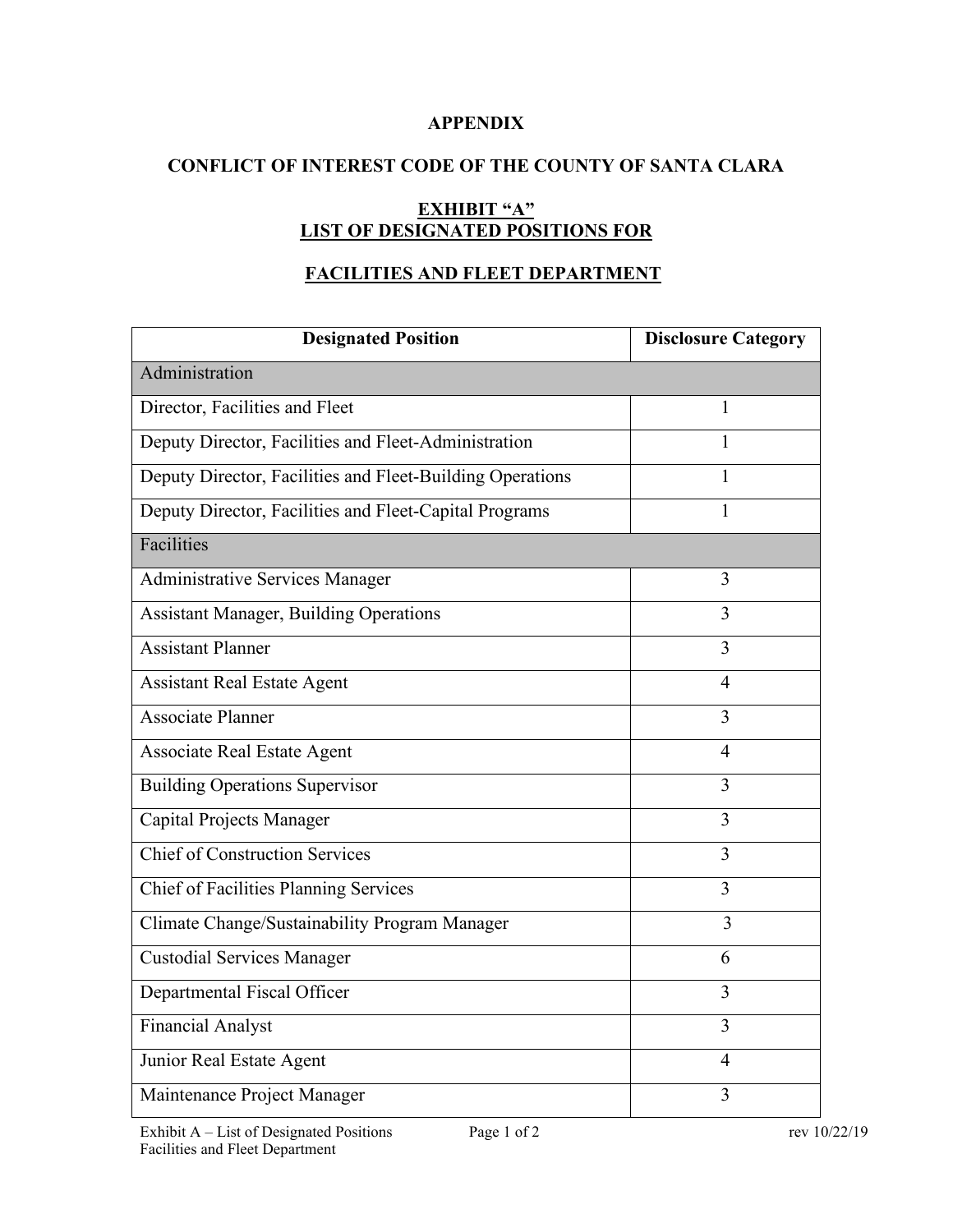| <b>Designated Position</b>                                   | <b>Disclosure Category</b> |  |
|--------------------------------------------------------------|----------------------------|--|
| Management Analyst, Contracts                                | $\overline{3}$             |  |
| Manager of Real Estate Assets                                | 1                          |  |
| Principal Safety & Environmental Compliance Specialist - FAF | 1                          |  |
| Program Manager I                                            | 1                          |  |
| Program Manager II                                           | 1                          |  |
| Senior Departmental Fiscal Officer                           | 3                          |  |
| Senior Facilities Engineer/Architect                         | $\overline{3}$             |  |
| <b>Senior Planner</b>                                        | 3                          |  |
| Senior Real Estate Agent                                     | $\overline{4}$             |  |
| Senior Management Analyst                                    | $\overline{3}$             |  |
| Telecommunications Operations Manager                        | 3                          |  |
| Utilities Engineer/Program Manager                           | $\overline{3}$             |  |
| Work Center Manager                                          | $\overline{3}$             |  |
| <b>Fleet Management</b>                                      |                            |  |
| Associate Management Analyst, Fleet                          | 5                          |  |
| Fleet Logistics Supervisor                                   | 5                          |  |
| <b>Fleet Manager</b>                                         | 5                          |  |
| Fleet Operations Manager                                     | 5                          |  |
| <b>Fleet Parts Coordinator</b>                               | 5                          |  |
| Management Analyst, Fleet                                    | 5                          |  |
| Applicable to Entire Department                              |                            |  |
| Consultant                                                   | $\overline{2}$             |  |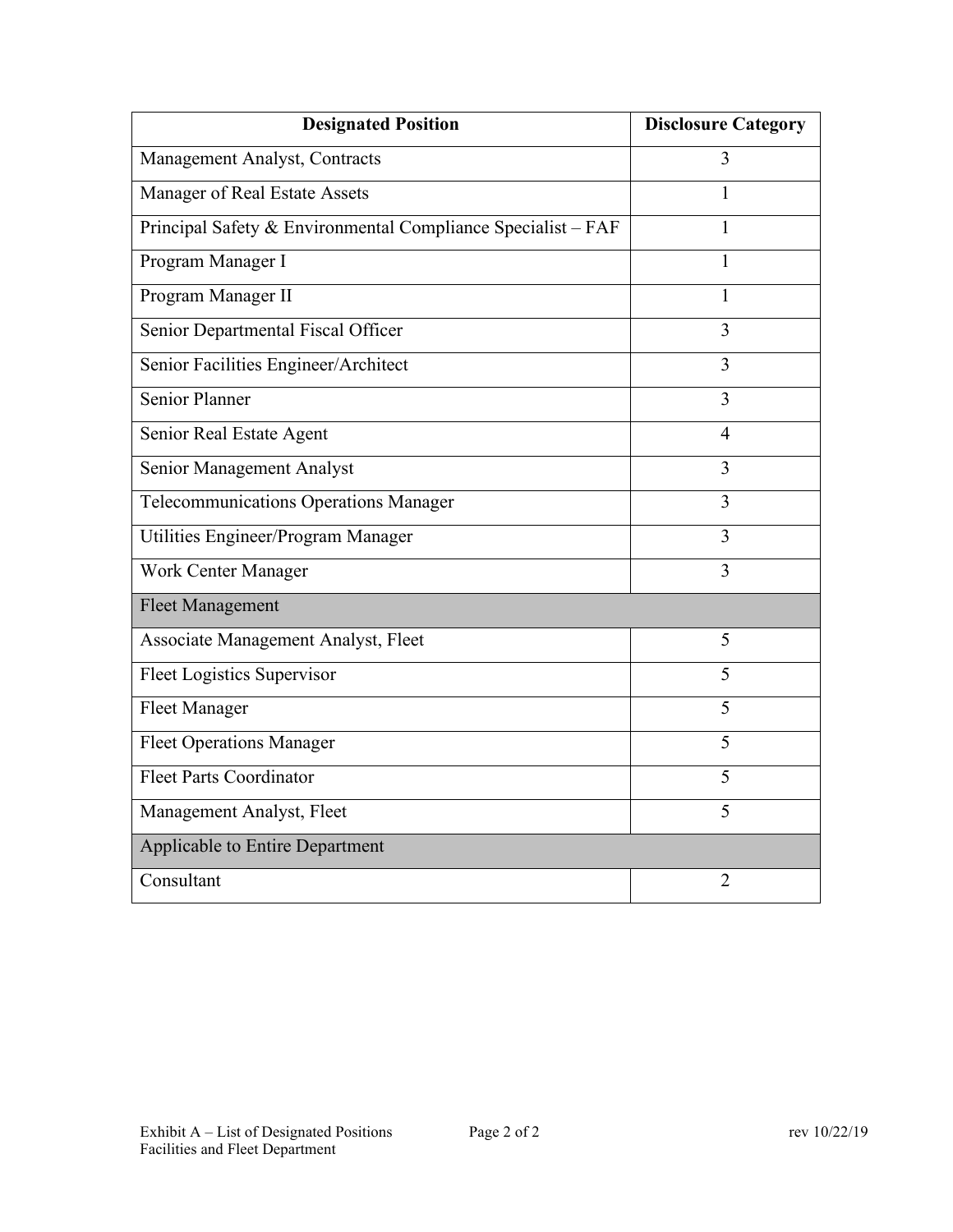#### **APPENDIX**

# **CONFLICT OF INTEREST CODE OF THE COUNTY OF SANTA CLARA**

### **EXHIBIT "B" DISCLOSURE CATEGORIES FOR**

# **FACILITIES AND FLEET DEPARTMENT**

Pursuant to the County of Santa Clara's Conflict of Interest Code, Disclosure Categories 1 and 2 shall read as follows for all Code Agencies.

**Disclosure Category 1:** Persons in this category shall disclose:

(1) all investments in, business positions in, and income (including gifts, loans and travel payments) from:

(a) all sources that provide, plan to provide, or have provided in the last two years, facilities, goods, software, hardware, or related technology, equipment, vehicles, machinery or services, including training or consulting services, to the County;

(b) all sources that are subject to the regulatory, monitoring, investigatory, enforcement, valuation, certification, permit or licensing authority of, or have an application for a license, permit or certificate pending before, the County;

(c) all sources that receive, are planning to apply to receive, or have received in the last two years, grants or other monies from or through the County; and sources that receive referrals to provide assessments and/or treatments that are required or recommended by the County; and

(2) all interests in real property in the County of Santa Clara located entirely or partly within the County, or within two miles of County boundaries, or of any land owned or used by the County.

**Disclosure Category 2**: Each Consultant shall disclose: (1) all investments in, business positions in, and income (including gifts, loans and travel payments) from: (a) all sources that provide, plan to provide, or have provided in the last two years, facilities, goods, software, hardware, or related technology, equipment, vehicles, machinery or services, including training or consulting services, to the County; (b) all sources that are subject to the regulatory, monitoring, investigatory, enforcement, valuation, certification, permit or licensing authority of, or have an application for a license, permit or certificate pending before, the County; (c) all sources that receive, are planning to apply to receive, or have received in the last two years, grants or other monies from or through the County; and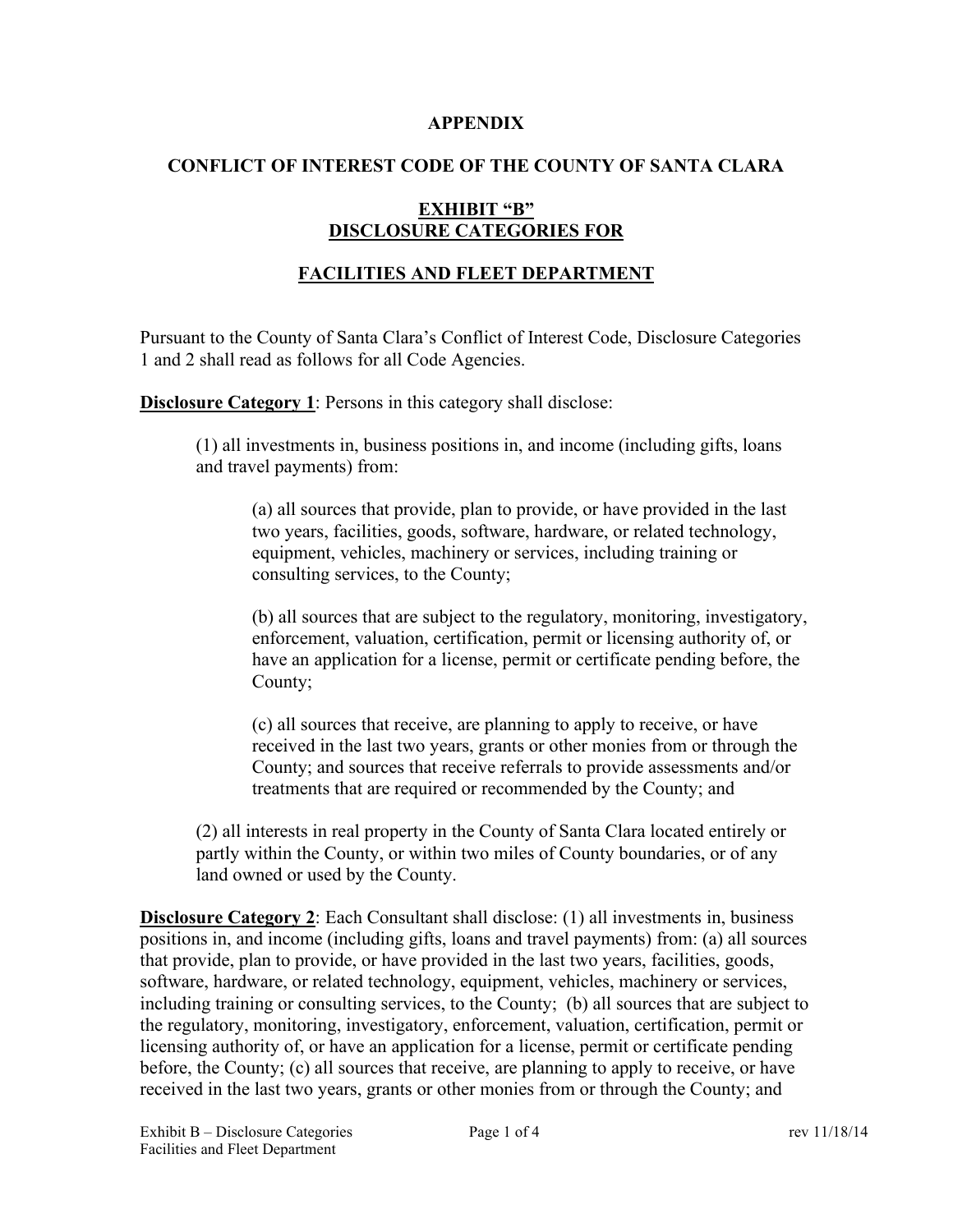sources that receive referrals to provide assessments and/or treatments that are required or recommended by the County; and (2) all interests in real property in the County of Santa Clara located entirely or partly within the County, or within two miles of County boundaries, or of any land owned or used by the County, subject to the following limitation: the Code Agency for which a consultant works may determine in writing, following approval by County Counsel as to form and legality, that the particular consultant is hired to perform a range of duties that is limited in scope and, thus, is not required to comply with the full disclosure requirements described above, but instead must comply with more tailored disclosure requirements specific to that consultant. Such a determination shall include a description of the consultant's duties and, based upon that description, a statement of the extent of disclosure requirements.

In addition to the above two categories, the Facilities and Fleet Department shall have the following categories:

**Disclosure Category 3:** Persons in this category shall disclose:

(1) all investments in, business positions in, and income (including gifts, loans and travel payments) from:

(a) all sources that provide, plan to provide, or have provided in the last two years, facilities, goods, software, hardware, or related technology, equipment, vehicles, machinery or services, including training or consulting services, (i) to the Facilities and Fleet Department, or (ii) to the County of the type managed or administered by the Facilities and Fleet Department.

(b) all sources that provide land or facility development, construction, management, expansion, or renovation, including but not limited to supplying construction equipment or materials, architecture, design, engineering, land use planning, maintenance, rehabilitation, acquisition, disposal, lease, sale, management, or financing of real property, of the type utilized by the County;

(c) all sources that receive, are planning to apply to receive, or have received in the last two years, grants or other monies (i) from or through the Facilities and Fleet Department, or (ii) from or through the County related to the work of the Facilities and Fleet Department; and

(2) all interests in real property in the County of Santa Clara located entirely or partly within the County, or within two miles of County boundaries, or of any land owned or used by the County.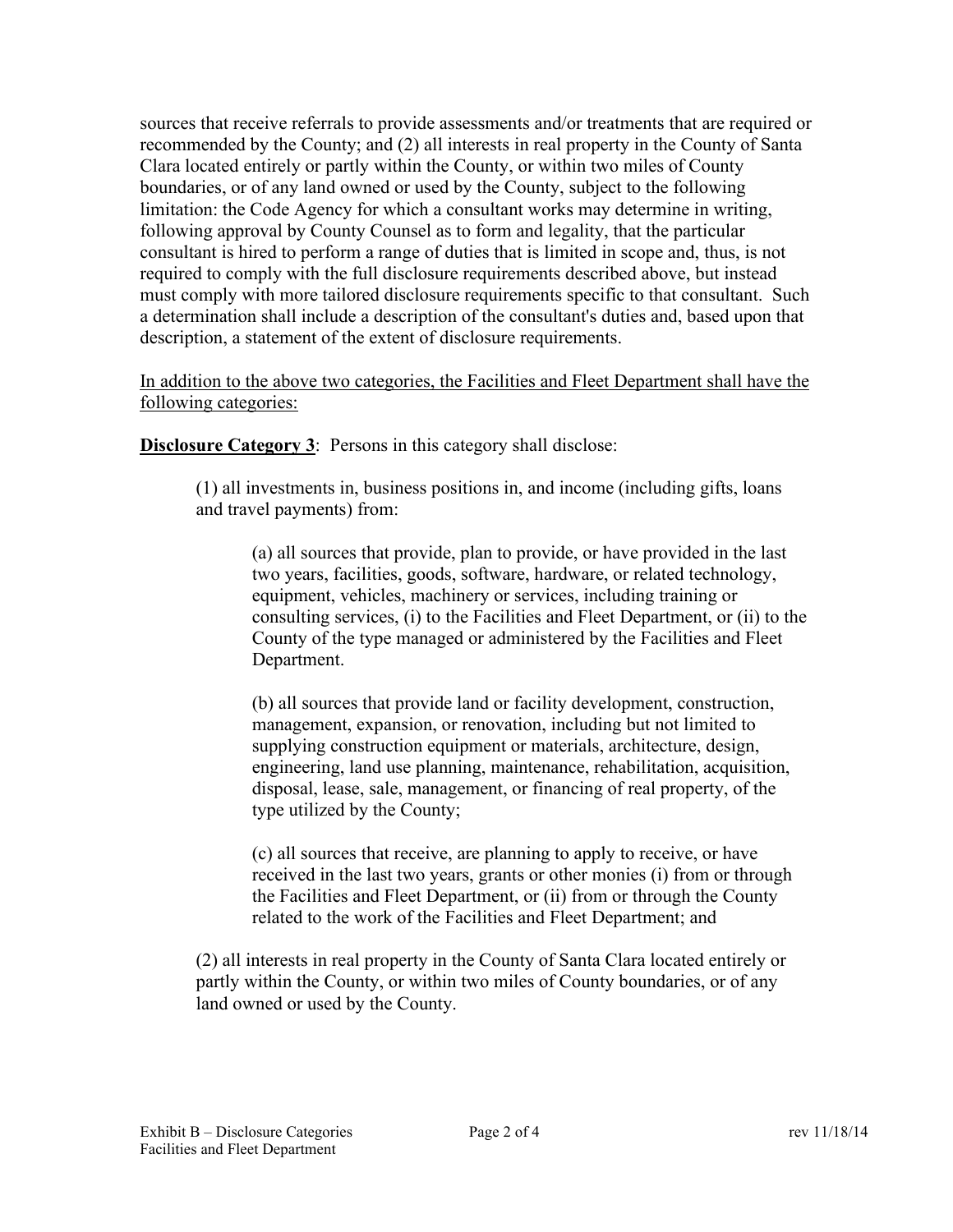**Disclosure Category 4:** Persons in this category shall disclose:

(1) all investments in, business positions in, and income (including gifts, loans and travel payments) from:

(a) all sources that engage in the acquisition, disposal, lease, sale, management, appraisal, or financing of facilities or real property of the type utilized by the County;

(b) all sources that receive, are planning to apply to receive, or have received in the last two years, grants or other monies (i) from or through the Facilities and Fleet Department, or (ii) from or through the County related to the work of the Facilities and Fleet Department; and

(2) all interests in real property in the County of Santa Clara located entirely or partly within the County, or within two miles of County boundaries, or of any land owned or used by the County.

**Disclosure Category 5:** Persons in this category shall disclose:

(1) all investments in, business positions in, and income (including gifts, loans and travel payments) from:

(a) all sources that provide, plan to provide, or have provided in the last two years, facilities, goods, software, hardware, or related technology, equipment, vehicles, machinery or services, including training or consulting services, (i) to Fleet Management, or (ii) to the County of the type managed, administered, or serviced by Fleet Management; and

(b) all sources that receive, are planning to apply to receive, or have received in the last two years, grants or other monies from or through the County related to the work of Fleet Management; and

(2) all interests in real property in the County of Santa Clara located entirely or partly within the County, or within two miles of County boundaries, or of any land owned or used by the County.